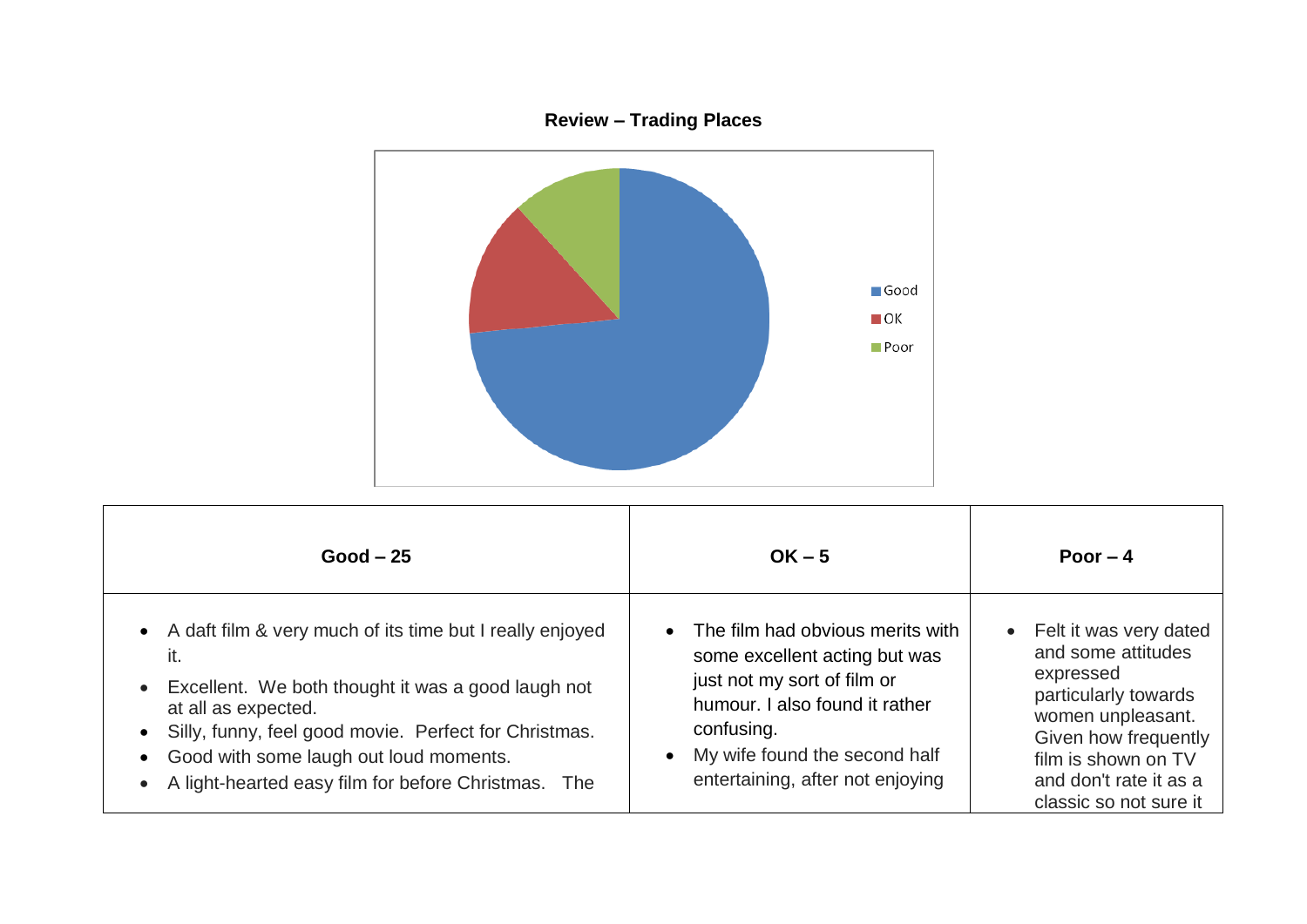mulled wine and stollen were much appreciated.

- This was an interesting piece of oral history, with the n word freely used. Shows how much we have moved on I suppose. Notwithstanding that reservation, a very entertaining film.
- The sound wasn't as good as usual. I failed to pick up some of the dialogue especially at the beginning.
- Good humour tackles the silly, and a pantomime moral is delivered with panache and charm.
- Just right for the Christmas season. Funny and pacey. The goodies win eventually and the baddies lose. Left the venue feeling childishly happy.
- $\bullet$  Best film I have seen this year just right for a pre-Christmas laugh.
- Most enjoyable film. Denholm Elliot was, as always, superb.
- It had some very amusing moments and the juxtaposition of the rich/poor images of the city and its inhabitants was well done. I was rather shocked by the overt, blatant racism. Whether this was intended, or was just the case in the 80's I am not sure. Please pass on our thanks for the Xmas refreshments and to the committee for all of their efforts during the year. Without their enthusiasm and commitment we wouldn't have the films, close ups, outings etc which we all enjoy.
- Think it has aged reasonably well; it moved along at a decent pace and was both funny and engaging.

the first half. She did laugh quite a lot in the second half and liked the gorilla. She felt the film was dated and often finds 80s films have dated badly. She can't stand Jamie Lee Curtis or 80s fashion or attitudes. If she had been at home she would switched it off or left the room!

• A brilliant cast in some great comic situations but I'm putting it as an OK film. It has certainly stood the test of time and the young Eddie Murphy was terrific but perhaps the story was too predictable. We'd like to thank the committee for the prefilm drinks and to wish you all a HAPPY CHRISTMAS & ALL THE BEST FOR 2018 and to say a thank you for all the good and varied films you have shown this past year,

was worthy of a screening. Thoroughly enjoyed social event beforehand.

 Just not our type of humour and it did seem rather disjointed.